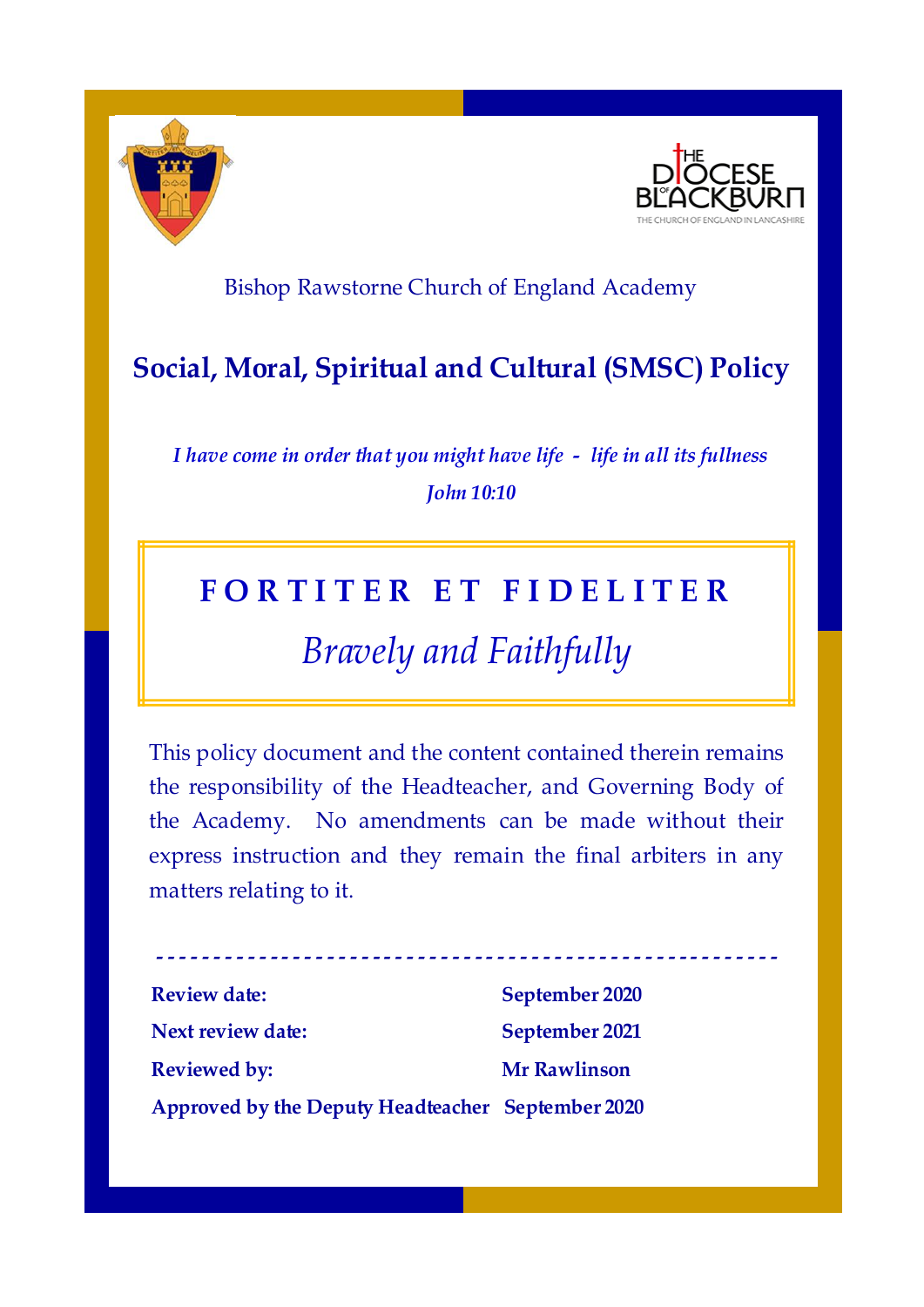#### **THE CHRISTIAN COMMUNITY**

Bishop Rawstorne is a diverse, welcoming, Christian learning community committed to nurturing respectful and responsible citizens, empowering ALL learners to flourish.

#### Introduction

Bishop Rawstorne is a Church of England Academy whose ethos is founded on Christian teaching and values and in particular recognises the uniqueness and worth of each individual member of the school, both students and adults alike, all of whom are loved by God.

Bishop Rawstorne recognises that the spiritual, moral, social and cultural element of students' education is crucial to their development as individuals, allowing them to take their rightful place in their community as a local, national and global citizens. SMSC is about the values students are encouraged to hold and their attitude towards learning, knowledge and society. SMSC is fundamental in preparing young people for society and at Bishop Rawstorne Church of England Academy students are helped to develop positive attitudes and beliefs by being given opportunities to:

- develop spiritual values and reasoned personal and moral values
- consider the pluralistic nature of society; developing their understanding and respect for those with different religions, beliefs and ways of life
- value everyone equally
- make and develop personal relationships, based on trust, self-esteem and mutual respect
- become active, responsible citizens in a democratic society
- develop an appreciation of human achievements and aspirations
- develop an understanding of the world in which they live and the interdependence of individuals, groups, nations and the environment

Through our SMSC commitment and intended outcomes, we promote British values and this is done so through SMSC, though Ofsted will assess it through the curriculum too.

Our ethos and climate promotes 'British values' at every level, within SMSC, the curriculum and school leadership.

'Fundamental British values' are:

- democracy
- the rule of law
- individual liberty
- mutual respect for and tolerance of those with different faiths and beliefs and for those without faith.

At Bishop Rawstorne Church of England Academy, SMSC permeates the life and work of the school. Through SMSC we seek to develop attitudes and values that will enable students to become responsible and caring members of society. We give students the opportunity for spiritual reflection and encourage them to explore the fundamental questions of life, including their own personal existence, journey and purpose. We provide students with a curriculum that will enable them to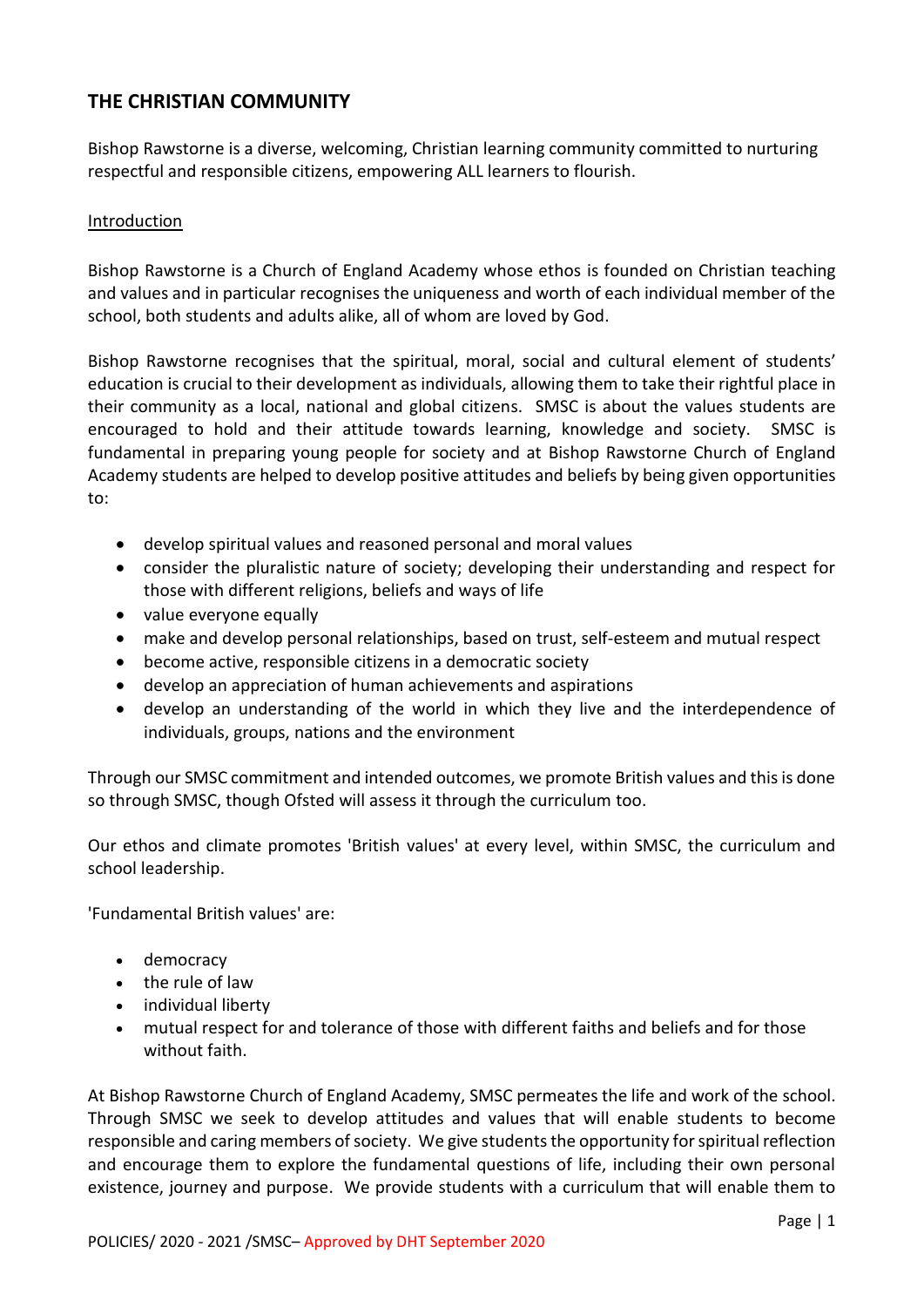develop a knowledge and understanding of diverse cultures, particularly those within their own society. We seek to foster an attitude of tolerance and acceptance towards those from a culture and background different from their own. Students are encouraged to develop an understanding of the world, society and the community and accept responsibility as a citizen as well as the capacity to tackle moral and spiritual dilemmas and to try to reach independent judgements which reflect universal human principles. Through perception and sensitivity, tolerance and respect for others as individuals and in groups we would also expect students to develop questioning, enquiring minds and learn how to express their ideas appropriately.

As a school we are aware of our collective responsibilities towards spiritual, moral, social and moral education and we:

- ensure that all staff are aware of their role in developing students' morals.
- offer opportunities to develop students interpersonal skills, self-esteem and prepare students for the opportunities, responsibilities and experiences of adult life.
- ensure we celebrate student achievement, foster a sense of community, explore relevant SMSC issues and involve students as active participants as much as possible. There are also Celebration of Achievement assemblies for all year groups to recognise effort and participation in the life of the school and activities outside Bishop Rawstorne. The rewards system encourages a culture of success and achievement for all. Students are also encouraged to contribute to the school by developing their leadership roles as prefects, peer mentors, tutor and worship representatives, etc. Sport of all types also fosters leadership qualities.
- ensure students have opportunity to participate in extra-curricular and enrichment activities
- ensure that the PSHE and worship programmes provide opportunities for discussion, challenge and reflection.
- build community and business links into the curriculum wherever possible.
- ensure displays reflect and respect cultural variety.
- provide opportunities for all students to discuss issues and to take on responsibility within lessons, extra-curricular activities, trips, visits and enrichment days such as the collapsed weeks and spirituality days.
- Ensure that the teaching of languages provides a rich variety of additional opportunities for students in terms of developing aspects of SMSC. Our overseas visits are particularly powerful in developing their sense of being part of a global community.

Teaching staff are expected to provide a role model based on courtesy, mutual respect, positive intent and be prepared to listen to students' views and encourage them to listen to each other. They are also aware of the opportunities presented every day through curricular and extra-curricular activities to develop students' skills, attitudes and understanding.

#### Spiritual Development

Spiritual development is concerned with how a student develops:

- personal values and beliefs
- a willingness to reflect, question and explore
- An ability to communicate these beliefs in discussion and behaviour
- An understanding of the value and role of faith and religion in societies
- tolerance of other people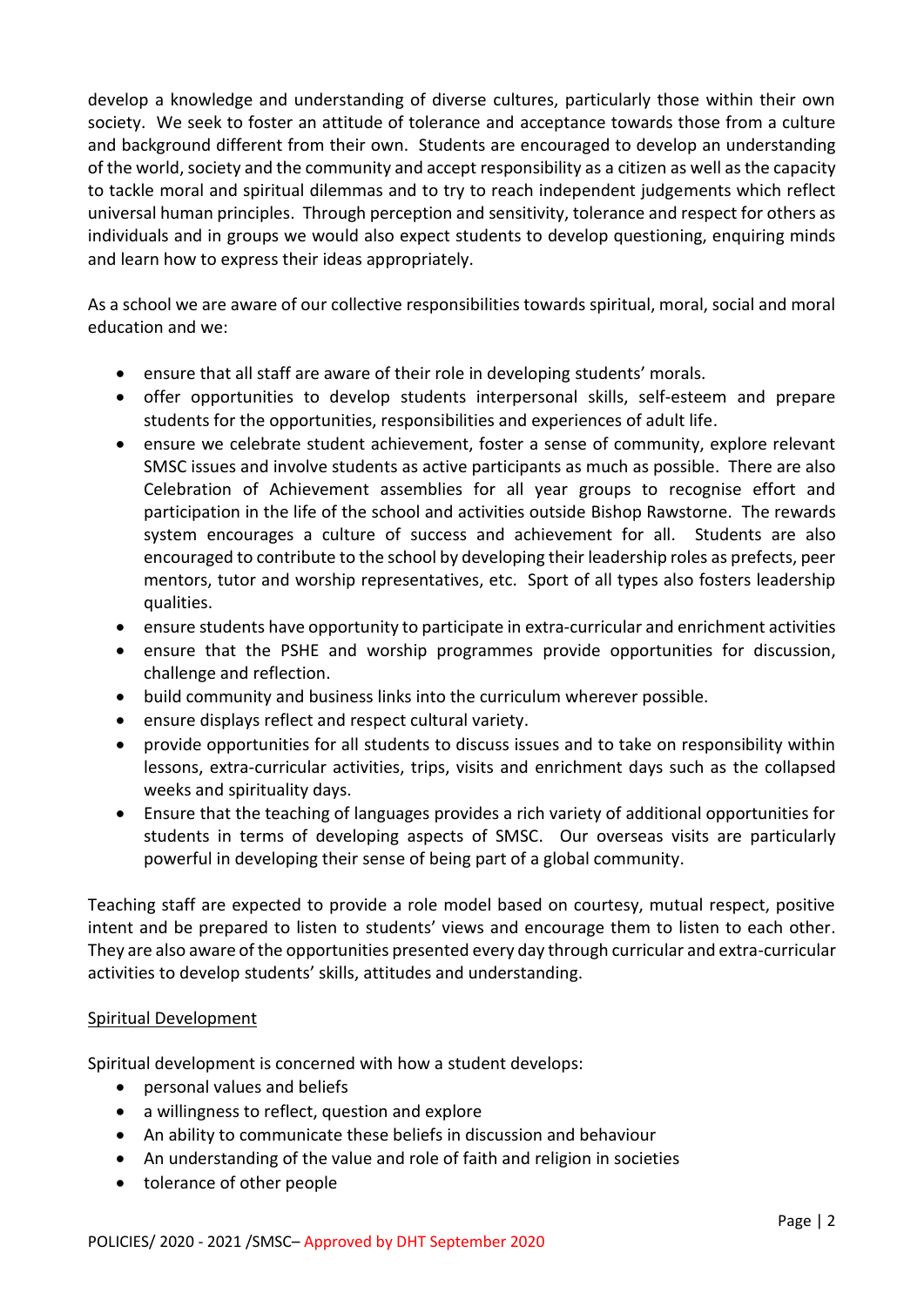Spiritual development is personal and unique to each individual. It is about the meaning in life, truth and ultimate values. It includes imagination, inspiration and creativity. It also includes an awareness of self-identify and self-worth. At Bishop Rawstorne we promote spiritual development as part of a student's on-going education through:

- the school's Christian values promoted and shared by the Governing Body, the Senior Leadership Team and the entire teaching and support staff
- celebration of student achievement
- the PSHE Programme
- Religious Education
- all subjects in the curriculum
- worship activities
- the ethos of the school –values, attitudes and expectations which encourage imagination, inspiration and contemplation
- opportunities to develop their understanding of spiritual issues
- opportunities for reflection on aspects of their lives
- wonder at the natural world and human achievement

#### Moral Development

Moral development is concerned with students' knowledge, understanding, intentions, attitudes and behaviour in relation to right and wrong within the accepted codes of practices of society. Their knowledge and awareness of values and attitudes of individuals and society as a whole and socially acceptable code of behaviour is important. The quality of relationships that students experience, the standards of behaviour in the school as well as the Christian values promoted by the school will form the basis of any judgment on moral development as well as the extent to which students show:

- an understanding of the difference between right and wrong
- respect for people, truth and property
- a concern for how their actions may affect others
- the ability to make responsible judgements on moral issues
- personal conduct ensuring they take responsibility for their own actions
- personal behaviour through principles
- a knowledge of standards of morality
- the importance of compassion and tact

Bishop Rawstorne is a social organisation and its functioning depends on the broad acceptance of rules, codes of conduct and behaviour and discipline based on a clear set of moral principles. The school has values and expectations which are shared with parents/carers, staff and students including:

- telling the truth
- respecting the rights and property of others
- being considerate towards other people
- taking responsibility for one's own actions
- self-discipline
- respecting the beliefs and practices of others in a multicultural society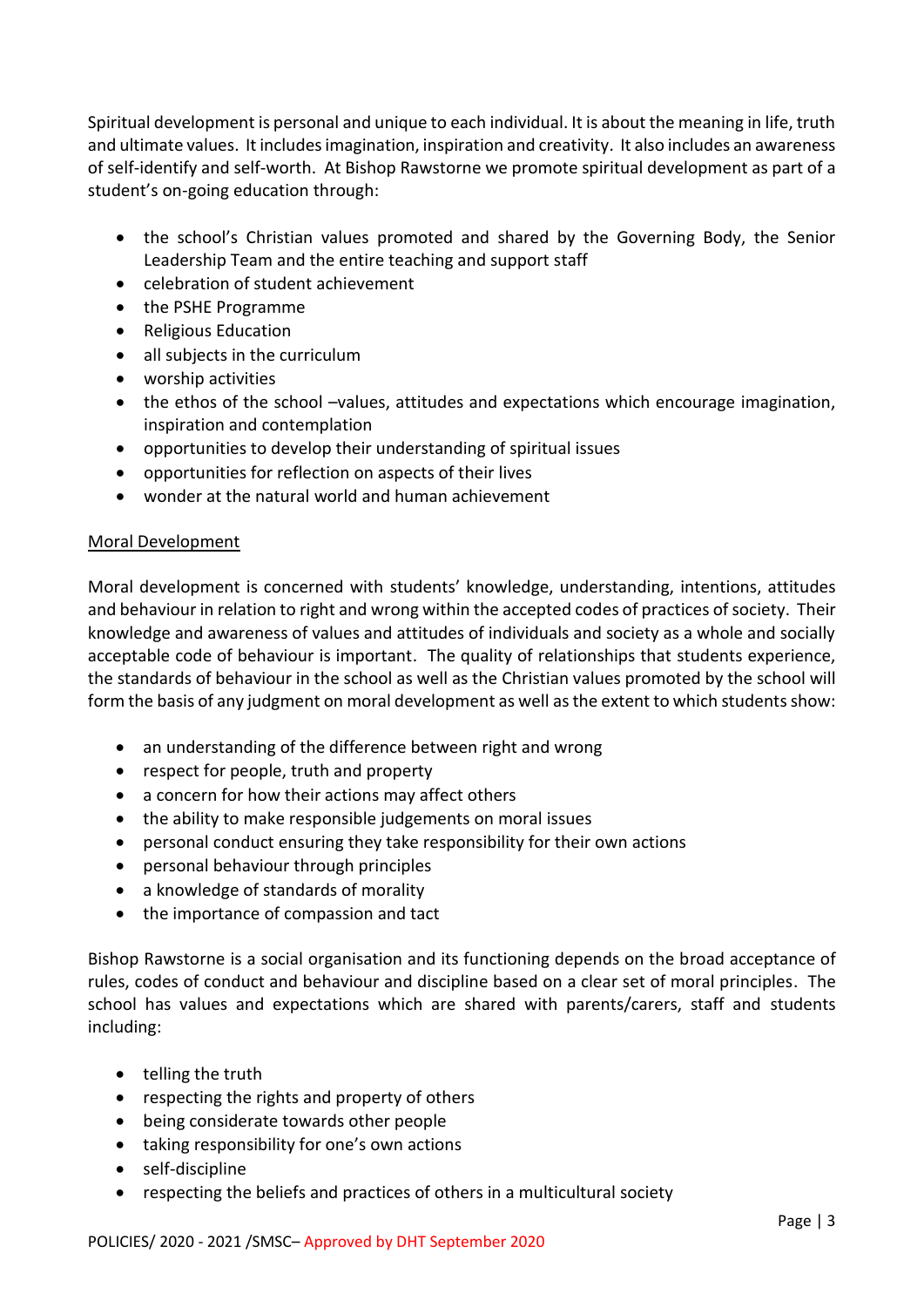The essence of moral behaviour is to build a framework of values which regulate personal behaviour through principles rather than fear of punishment or reward. These values provide the framework for students to develop their attitudes and understanding on morality and develop the selfconfidence to hold to this code of values against a variety of pressures. Moral development is about understanding the principles and social values behind actions and decisions. At Bishop Rawstorne, students are expected to reject any form of bullying, discrimination or cruelty.

#### Social Development

Social development is concerned with the skills and personal qualities necessary for individuals to live and function effectively in society. Social development is based on the acceptance of group rules and the ability to see oneself in a wider context. The quality of relationships in school is crucial in forming students' attitudes to good social behaviour and self-discipline. The school helps prepare students to live in society by providing knowledge and understanding of society, its institutions, structures, and characteristics, political, non-political and economic organisations. The school plans for social development of students through a range of teaching and learning activities including:

- classroom organisation and management
- student grouping and opportunities for collaborative work
- the school code of conduct
- school council, worship representatives, learning mentors and team sport
- school productions and concerts
- residential trips
- celebrations of achievement
- PSHF
- school-industry links
- extra-curricular activities
- charity fundraising
- **•** foreign visits
- leadership opportunities which support students in the school community such as learning mentors

#### Cultural Development

A student's cultural development refers to an increasing understanding of those values, beliefs, customs, knowledge and skills which link groups together and give people a sense of identity. At Bishop Rawstorne we seek to develop in students an understanding and awareness of their culture within a multi-cultural society and encourage personal values and self-esteem. The school curriculum provides experiences of all aspects of culture for students including languages, aesthetic, mathematical, literacy, technological, scientific, musical, political, economic and religious education. There are also opportunities for the following:

- creative and performing arts for all students
- cultural visits aboard
- visits to centres of cultural interest such as museums, theatre productions and places of worship
- extra-curricular activities and residentials